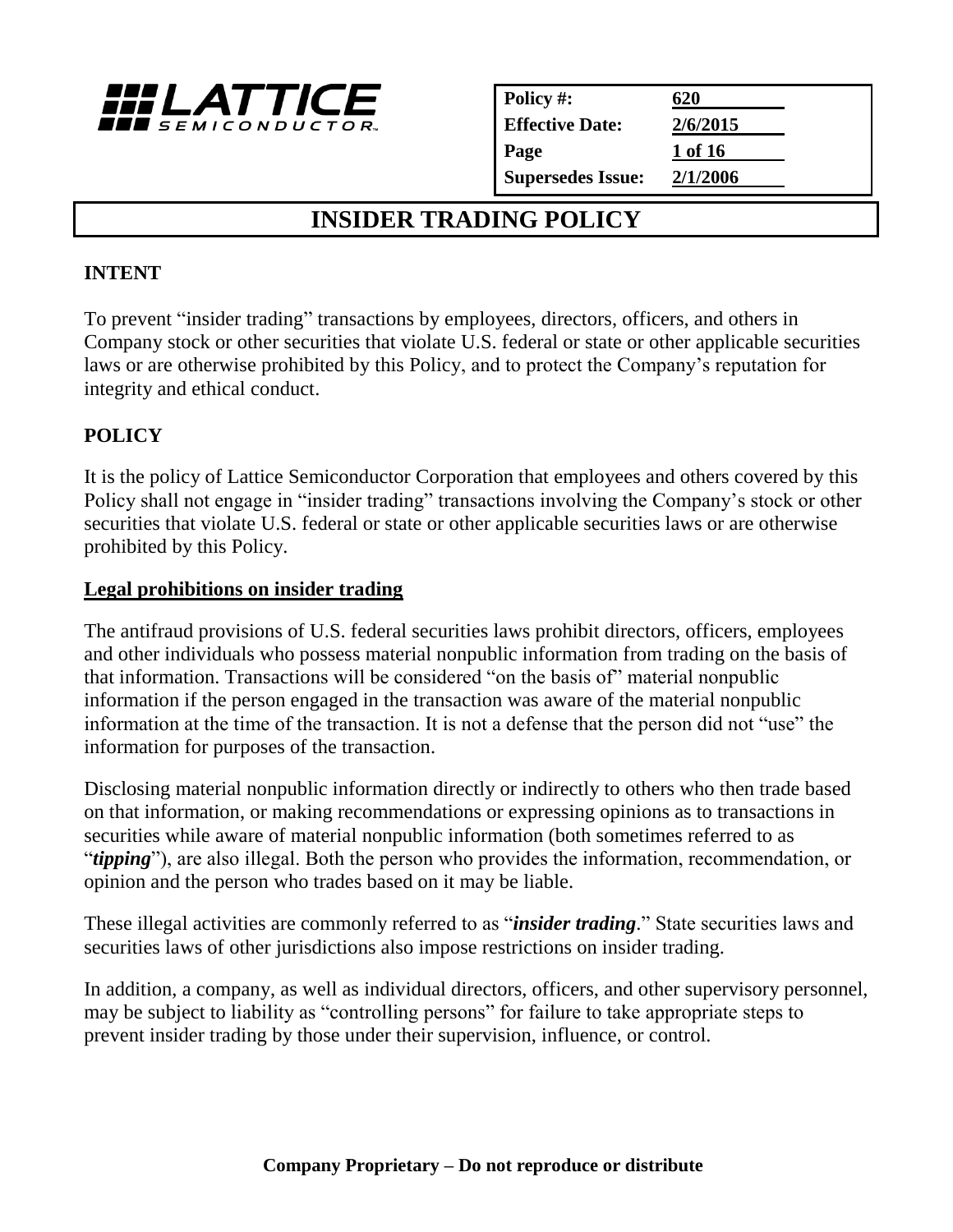| <b>INSIDER TRADING POLICY</b> | Policy #: | 620     |
|-------------------------------|-----------|---------|
|                               | Page:     | 2 of 16 |

#### **Detection and prosecution of insider trading**

The U.S. Securities and Exchange Commission (the "U.S. SEC") and the Financial Industry Regulatory Authority (FINRA) use sophisticated electronic surveillance techniques to investigate and detect insider trading, and the U.S. SEC and the U.S. Department of Justice pursue insider trading violations vigorously. Cases involving trading through foreign accounts, trading by family members and friends, and trading involving only a small number of shares have been successfully prosecuted.

#### **Penalties for violation of insider trading laws and this Policy**

*Civil and criminal penalties.* As of the effective date of this Policy, potential penalties for insider trading violations under U.S. federal securities laws include:

- damages in a private lawsuit;
- disgorging any profits made or losses avoided;
- imprisonment for up to 20 years;
- criminal fines of up to \$5 million;
- civil fines of up to three times the profit gained or loss avoided;
- a bar against serving as an officer or director of a public company; and
- an injunction against future violations.

Civil and criminal penalties also apply to tipping. The U.S. SEC has imposed large penalties in tipping cases even when the disclosing person did not trade or gain any benefit from another person's trading.

*Controlling person liability.* If the Company fails to take appropriate steps to prevent illegal insider trading, the Company may have liability for a trading violation as a "controlling person" with civil penalties of up to the greater of \$1,425,000 (subject to adjustment for inflation) and three times the profit gained or loss avoided as a result of the insider trading violations, as well as a potential criminal penalty of up to \$25 million. The civil penalties can extend personal liability to the Company's directors, officers and other supervisory personnel if they fail to take appropriate steps to prevent insider trading.

*Company disciplinary actions.* If the Company has a reasonable basis to conclude that you have failed to comply with this Policy, you may be subject to disciplinary action by the Company, up to and including dismissal for cause, regardless of whether or not your failure to comply with this Policy results in a violation of law. It is not necessary for the Company to wait for the filing or conclusion of any civil or criminal action against an alleged violator before taking disciplinary action.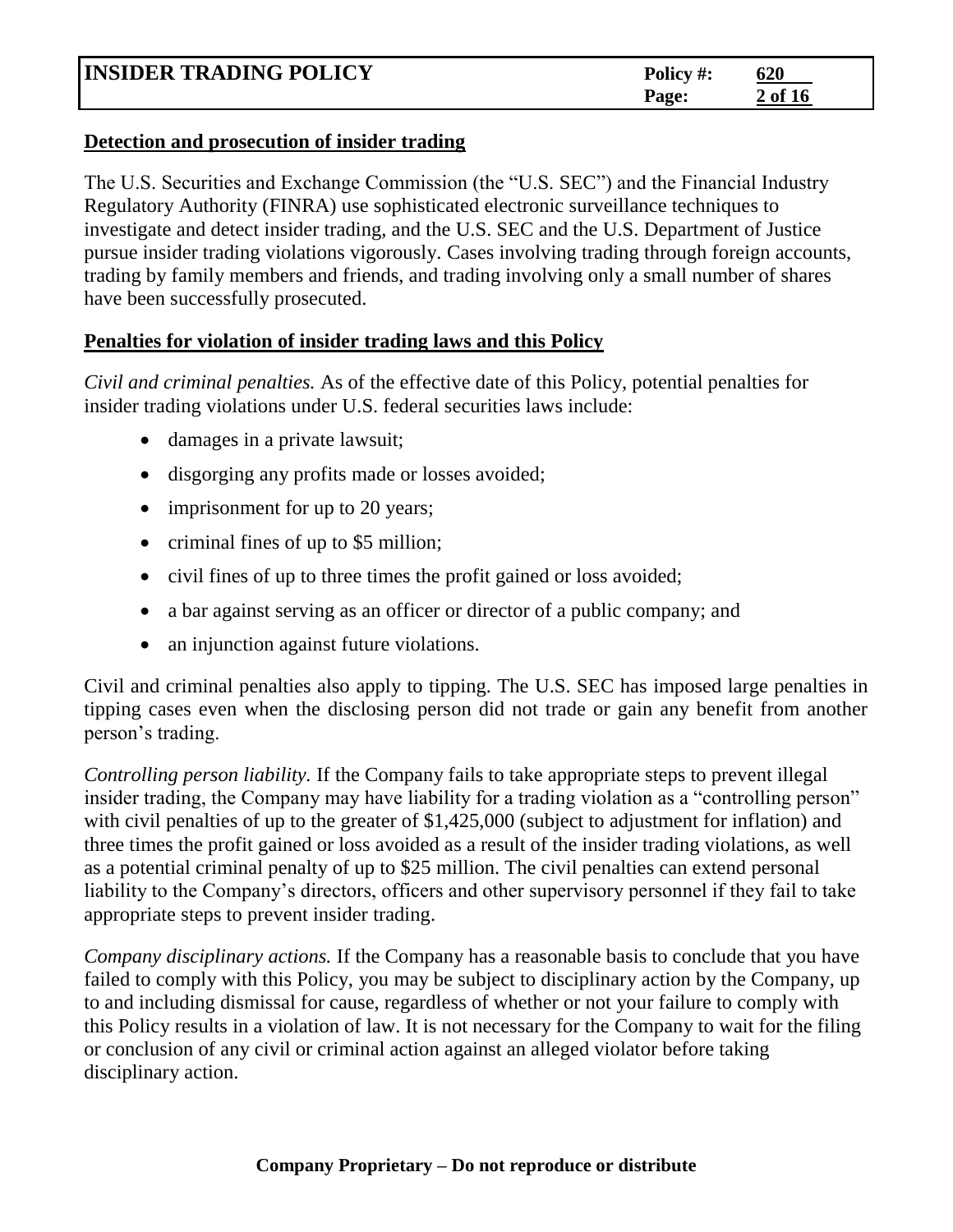| <b>INSIDER TRADING POLICY</b> | Policy #:<br>Page: | 620<br>3 of 16 |  |
|-------------------------------|--------------------|----------------|--|
|                               |                    |                |  |

#### **Compliance Officer**

Please direct any questions, requests, or reports as to any of the matters discussed in this Policy to the General Counsel, the Company's "Compliance Officer." The Compliance Officer is generally responsible for the administration of this Policy. The Compliance Officer may select others to assist with the execution of his duties.

#### **Reporting violations**

It is your responsibility to help enforce this Policy. You should be alert to possible violations and promptly report violations or suspected violations of this Policy to the Compliance Officer. If your situation requires that your identity be kept secret, your anonymity will be preserved to the greatest extent reasonably possible. If you wish to remain anonymous, send a letter addressed to the Compliance Officer c/o Lattice Semiconductor Corporation, 5555 NE Moore Court, Hillsboro, OR 97124, or you may use the Company's whistleblower hotline [\(https://www.openboard.info/lscc/index.cfm\)](https://www.openboard.info/lscc/index.cfm). If you make an anonymous report, please provide as much detail as possible, including any evidence that you believe may be relevant to the issue.

#### **Personal responsibility**

The ultimate responsibility for complying with this Policy and applicable laws and regulations rests with you. You should use your best judgment at all times and consult with your legal and financial advisors, as needed. We advise you to seek assistance if you have any questions at all. The rules relating to insider trading can be complex, and a violation of insider trading laws can carry severe consequences.

# **PERSONS AND TRANSACTIONS COVERED BY THIS POLICY**

# **Persons covered by this Policy**

This Policy applies to all directors, officers, and employees and to certain agents (such as consultants and independent contractors) of the Company, to the extent that such agents may have access to material nonpublic information of the Company. References in this Policy to "you" (as well as general references to directors, officers, employees, and agents of the Company) should also be understood to include members of your immediate family, persons with whom you share a household, persons that are your economic dependents, and any other individuals or entities whose transactions in securities you influence, direct, or control. You are responsible for making sure that these other individuals and entities comply with this Policy.

# **Types of transactions covered by this Policy**

Except as discussed in the section entitled "**Limited Exceptions,**" this Policy applies to *all* transactions *involving* the securities of the Company and the securities of other companies as to which you possess material nonpublic information obtained in the course of your service with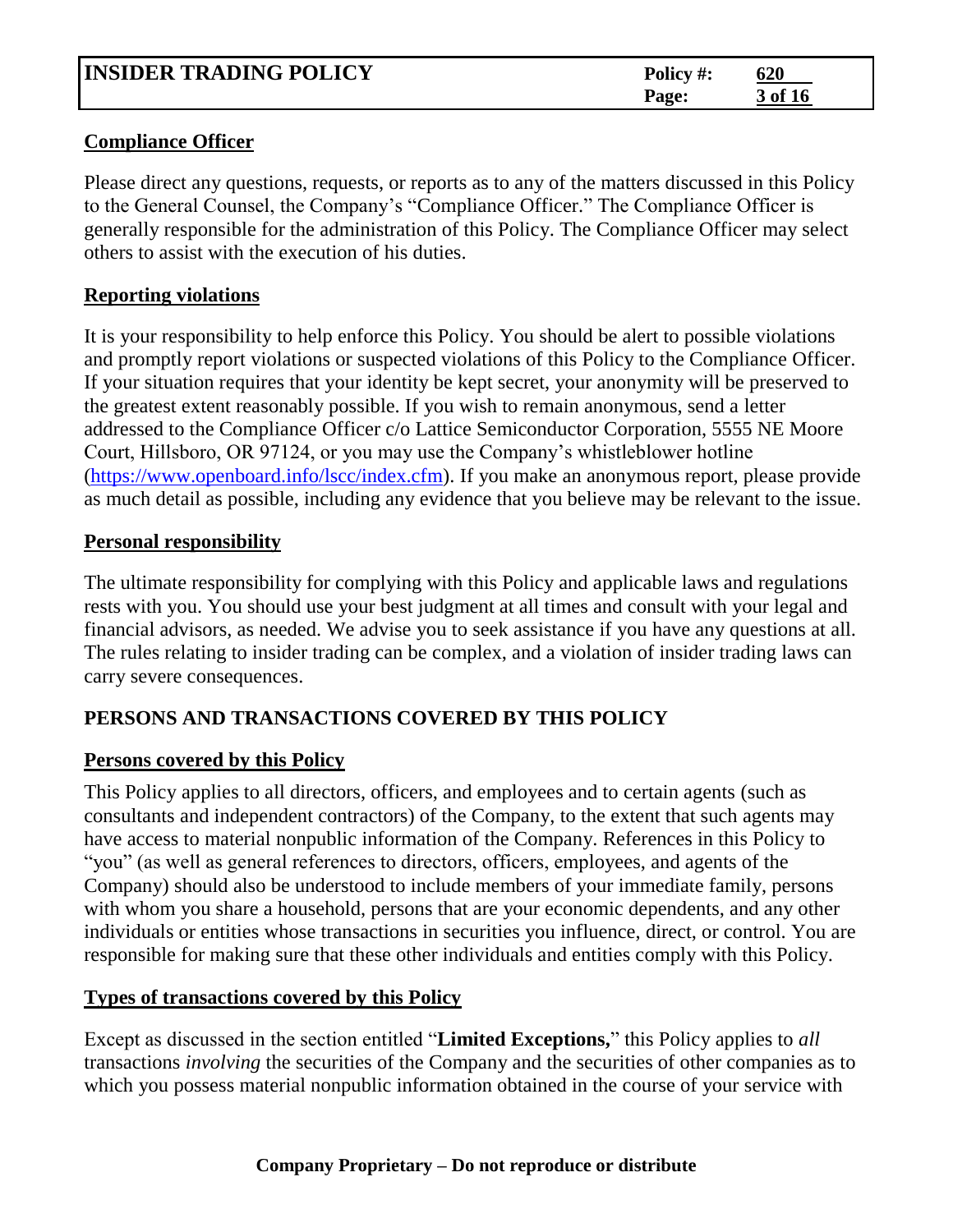| <b>INSIDER TRADING POLICY</b> | Policy #: | 620     |
|-------------------------------|-----------|---------|
|                               | Page:     | 4 of 16 |

the Company. This Policy therefore applies to purchases, sales, and other transfers of common stock, options, warrants, preferred stock, debt securities (such as debentures, bonds, and notes), and other securities. This Policy also applies to any arrangements that affect economic exposure to changes in the prices of these securities. These arrangements may include, among other things, transactions in derivative securities (such as, but not limited to, exchange-traded put or call options), hedging transactions, short sales, and certain decisions with respect to participation in benefit plans. This Policy also applies to any offers with respect to the transactions discussed above. You should note that there are no exceptions from insider trading laws or this Policy based on the size of the transaction.

#### **Responsibilities regarding the nonpublic information of other companies**

This Policy prohibits the unauthorized disclosure or other misuse of any nonpublic information of other companies, such as the Company's distributors, vendors, customers, collaborators, suppliers, and competitors. This Policy also prohibits insider trading and tipping based on the material nonpublic information of other companies. (See also Code of Conduct and Policy #710 Confidential Material.)

# **Applicability of this Policy after your departure**

You are expected to comply with this Policy until such time as you are no longer affiliated with the Company *and* you no longer possess any material nonpublic information subject to this Policy. In addition, if you are subject to a trading blackout under this Policy at the time you cease to be affiliated with the Company, you are expected to abide by the applicable trading restrictions until at least the end of the relevant blackout period.

#### **No exceptions based on personal circumstances**

There may be instances where you suffer financial harm or other hardship or are otherwise required to forego a planned transaction because of the restrictions imposed by this Policy. Personal financial emergency or other personal circumstances are not mitigating factors under securities laws and will not excuse a failure to comply with this Policy.

# **MATERIAL NONPUBLIC INFORMATION**

# **"Material" information**

Information should be regarded as material if there is a substantial likelihood that a reasonable investor would consider it important in deciding whether to buy, hold, or sell securities or would view the information as significantly altering the total mix of information in the marketplace about the issuer of the security. In general, any information that could reasonably be expected to affect the market price of a security is likely to be material. Either positive or negative information may be material.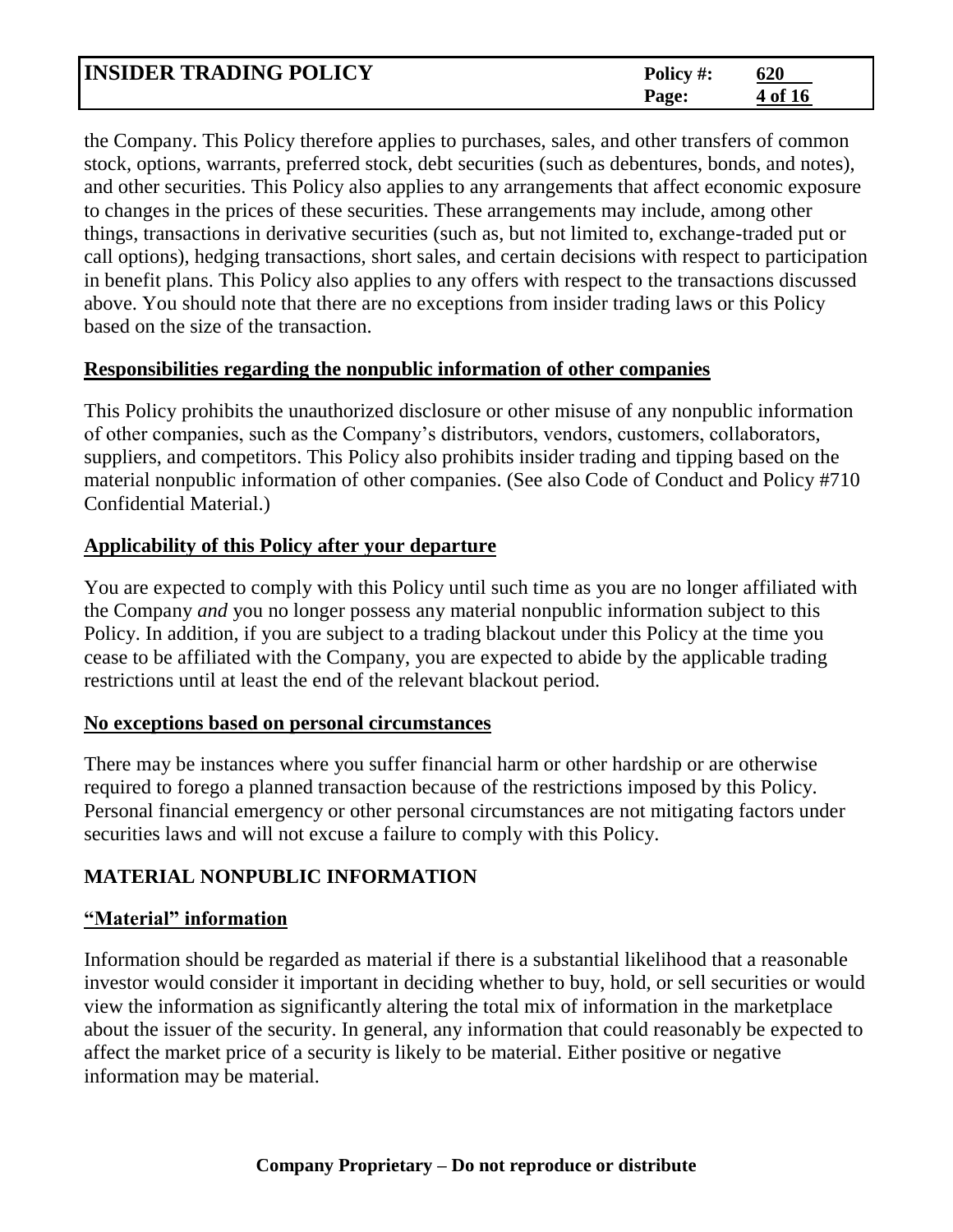| <b>INSIDER TRADING POLICY</b> | Policy #:    | 620     |
|-------------------------------|--------------|---------|
|                               | <b>Page:</b> | 5 of 16 |

It is not possible to define all categories of "material" information. However, some examples of information that would often be regarded as material include information with respect to:

- Financial results, financial condition, or earnings pre-announcements, guidance, projections, or forecasts, particularly if inconsistent with the expectations of the investment community;
- Restatements of financial results, or material impairments, write-offs, or restructurings;
- Changes in independent auditors, or notification that the Company may no longer rely on an audit report;
- Business plans or budgets;
- Creation of significant financial obligations, or any significant default under or acceleration of any financial obligation;
- Impending bankruptcy or financial liquidity problems;
- Significant developments involving business relationships, including execution, modification, or termination of significant agreements or orders with customers, suppliers, distributors, manufacturers, or other business partners;
- Product introductions, modifications, defects, or recalls or significant pricing changes or other product announcements of a significant nature;
- Significant developments in research and development or relating to intellectual property;
- Significant legal or regulatory developments, whether actual or threatened;
- Major events involving the Company's securities, including calls of securities for redemption, adoption of stock repurchase programs, option repricings, stock splits, changes in dividend policies, public or private securities offerings, modification to the rights of security holders, or notice of delisting;
- Significant corporate events, such as a pending or proposed merger, joint venture, or tender offer, a significant investment, the acquisition or disposition of a significant business or asset, or a change in control of the Company; and
- Major personnel changes, such as changes in senior management or lay-offs.

If you have any questions as to whether information should be considered "material", you should consult with the Compliance Officer. In general, it is advisable to resolve any close questions as to the materiality of any information by assuming that the information is material.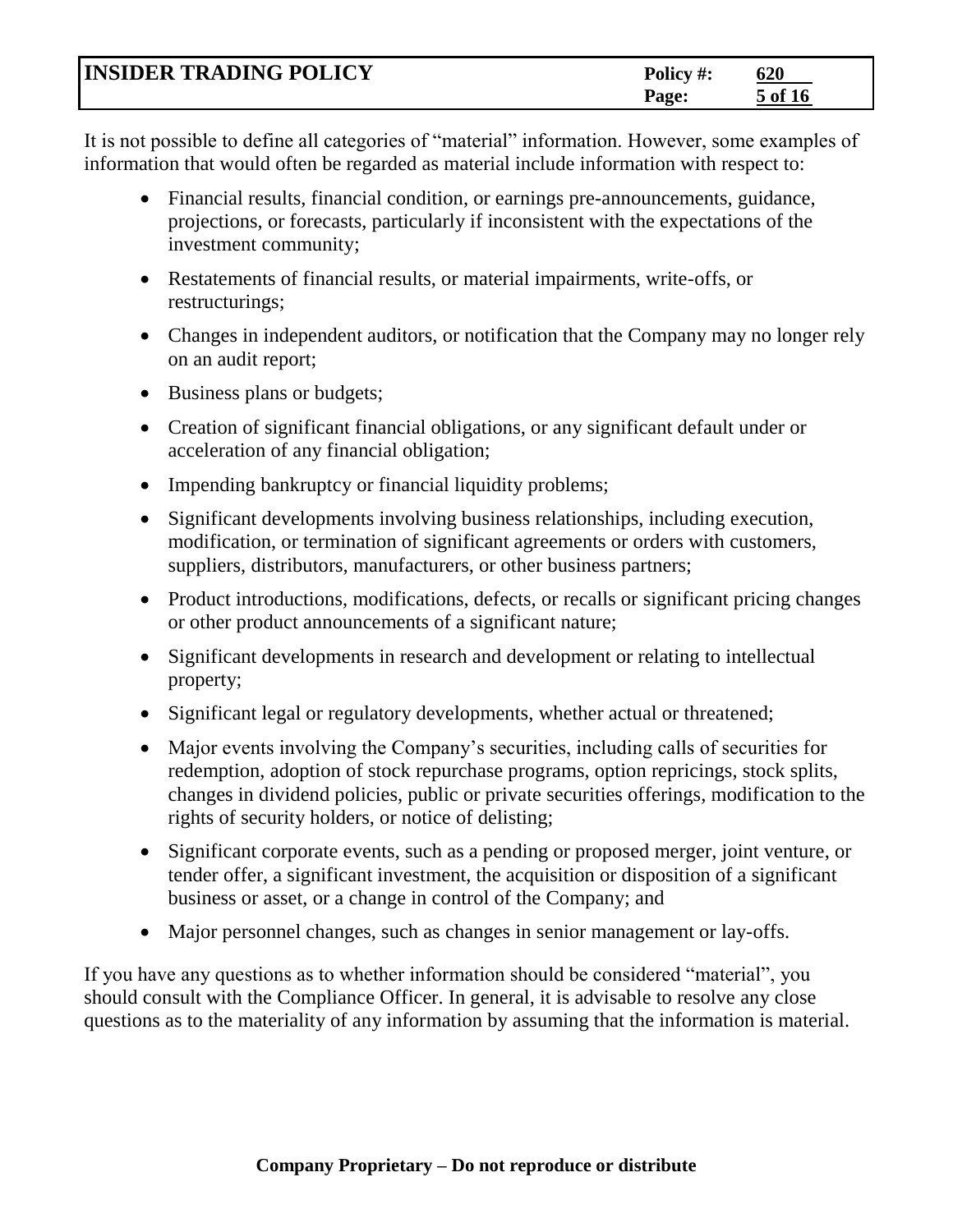| <b>INSIDER TRADING POLICY</b> | Policy #: | 620     |
|-------------------------------|-----------|---------|
|                               | Page:     | 6 of 16 |

#### **"Nonpublic" information**

Information is considered nonpublic if the information has not been broadly disseminated to the public for a sufficient period to be reflected in the price of the security. As a general rule, information should be considered nonpublic until at least two *full trading days* have elapsed after the information is broadly distributed to the public in a press release, a public filing with the U.S. SEC, a pre-announced public webcast, or another broad, non-exclusionary form of public communication. However, depending upon the form of the announcement and the nature of the information, it is possible that information may not be fully absorbed by the marketplace until a later time. Any questions as to whether information is nonpublic should be directed to the Compliance Officer.

The term "*trading day*" means a day on which U.S. national stock exchanges and the NASDAQ Stock Market are open for trading. A "*full*" trading day has elapsed when, after the public disclosure, trading in the relevant security has opened and then closed.

# **POLICIES REGARDING MATERIAL NONPUBLIC INFORMATION**

# **Confidentiality of nonpublic information**

The unauthorized use or disclosure of nonpublic information relating to the Company or other companies is prohibited. All nonpublic information you acquire in the course of your service with the Company may be used only for legitimate Company business purposes. In addition, nonpublic information of others should be handled in accordance with the terms of any relevant nondisclosure agreements, and the use of any such nonpublic information should be limited to the purpose for which it was disclosed.

You must use all reasonable efforts to safeguard nonpublic information in the Company's possession. You may not disclose nonpublic information about the Company or any other company, unless required by law, or unless (i) disclosure is required for legitimate Company business purposes, (ii) you are authorized to disclose the information, and (iii) appropriate steps have been taken to prevent misuse of that information (including entering an appropriate nondisclosure agreement that restricts the disclosure and use of the information, if applicable). This restriction also applies to internal communications within the Company and to communications with agents of the Company. In cases where disclosing nonpublic information to third parties is required, you should coordinate with the Legal Department. Employees may not participate in expert networks or similar industry information groups because such participation may result in the dissemination of material non-public information (see also Code of Conduct).

All directors, officers, employees, and agents of the Company are required to sign and comply with an appropriate nondisclosure agreement or otherwise be bound by appropriate confidentiality obligations, as determined by the Legal Department.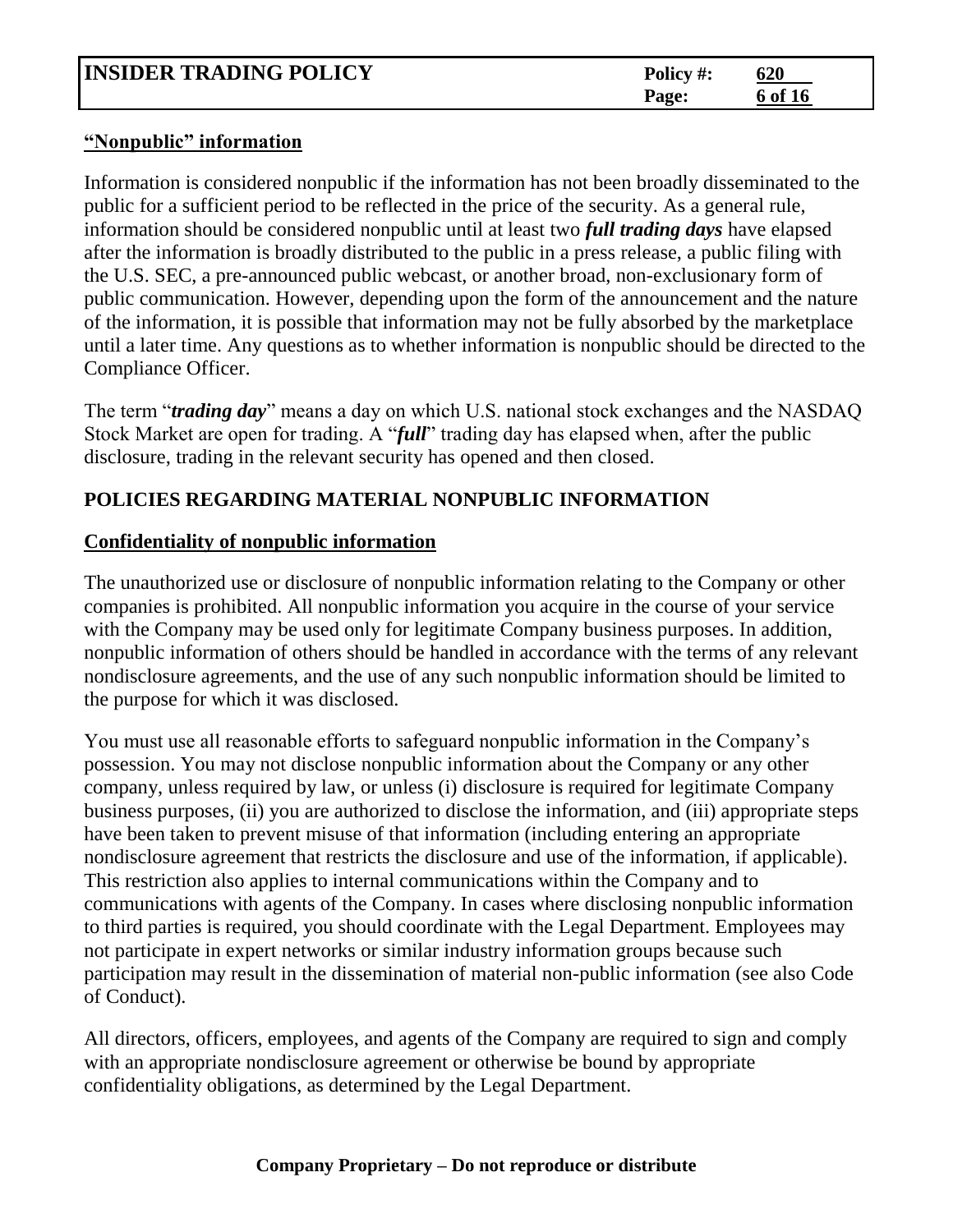| <b>INSIDER TRADING POLICY</b> | Policy #: | 620     |  |
|-------------------------------|-----------|---------|--|
|                               | Page:     | 7 of 16 |  |

See also Policy #710 Confidential Material.

# **No trading on material nonpublic information**

Except as discussed in the section entitled "**Limited Exceptions**," you may not, directly or indirectly through others, engage in any transaction involving the Company's securities *while aware of* material nonpublic information relating to the Company. It is not an excuse that you did not "use" the information in your transaction.

Similarly, you may not engage in transactions involving the securities of any other company if you are aware of material nonpublic information about that company (except to the extent the transactions are analogous to those presented in the section entitled "**Limited Exceptions**"). For example, you may be involved in a proposed transaction involving a prospective business relationship or transaction with another company. If information about that transaction constitutes material nonpublic information for that other company, you would be prohibited from engaging in transactions involving the securities of that other company (as well as transactions involving Company securities, if that information is material to the Company). It is important to note that "materiality" is different for different companies. Information that is not material to the Company may be material to another company.

# **No disclosing material nonpublic information for the benefit of others**

You may not disclose material nonpublic information concerning the Company or any other company to friends, family members, or any other person or entity not authorized to receive such information where such person or entity may benefit by trading on the basis of such information. In addition, you may not make recommendations or express opinions on the basis of material nonpublic information as to trading in the securities of companies to which such information relates. You are prohibited from engaging in these actions whether or not you derive any profit or personal benefit from doing so.

# **Obligation to disclose material nonpublic information to the Company**

You may not enter into any transaction, including those discussed in the section entitled "**Limited Exceptions**," unless you receive approval from the Compliance Officer after you have disclosed to the Compliance Officer any material nonpublic information that you become aware of in the course of your service with the Company, and that senior management is not already aware of. If you are a member of senior management, the information must be known by the Chief Executive Officer, and if you are the Chief Executive Officer or a director, the information must be known by the board of directors, before the information is considered already known to "senior management."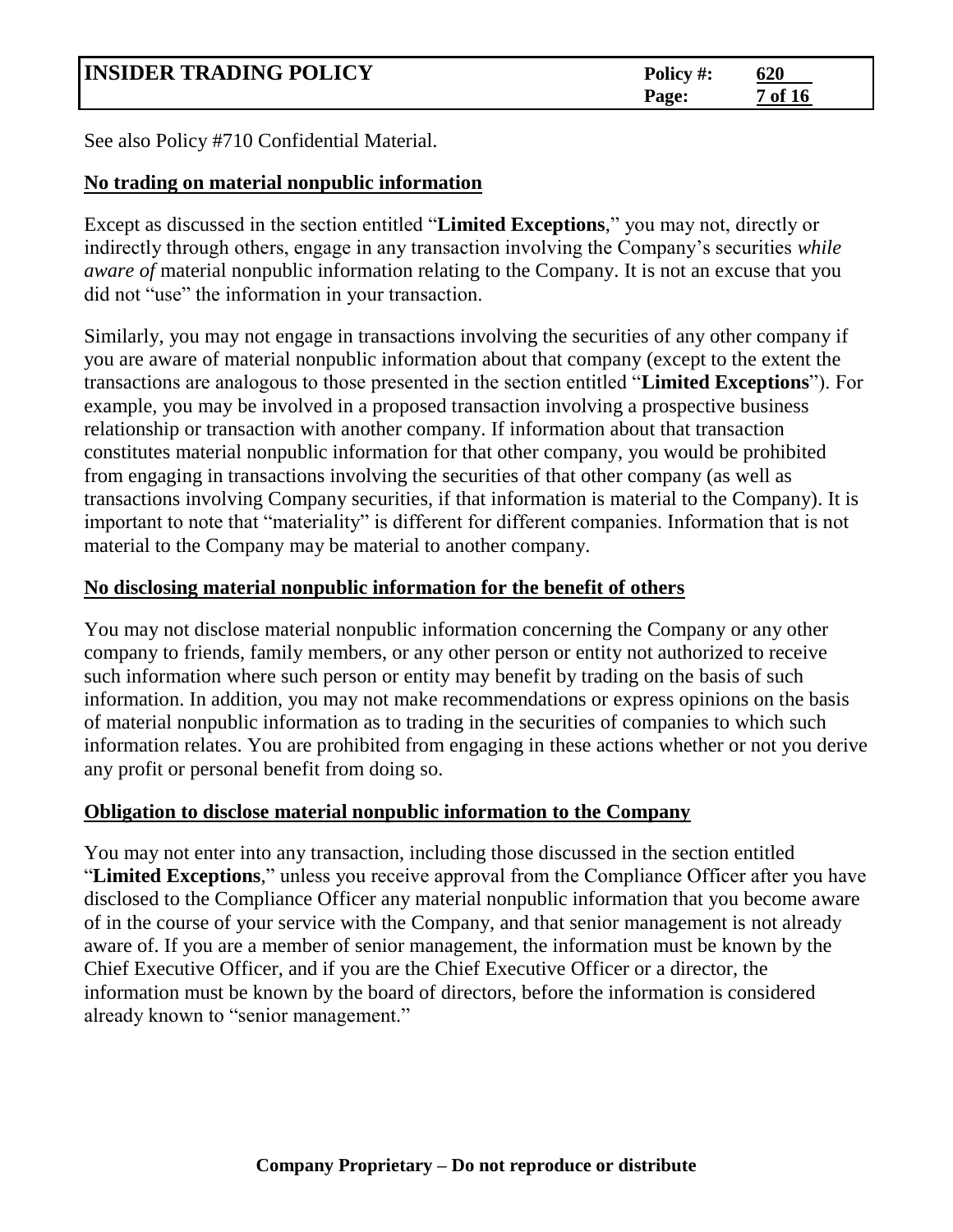| <b>INSIDER TRADING POLICY</b> | Policy #: | 620     |
|-------------------------------|-----------|---------|
|                               | Page:     | 8 of 16 |

#### **Responding to outside inquiries for information**

In the event you receive a request for information from someone outside of the Company, such as a stock analyst, you should refer the inquiry to the Chief Financial Officer. The Company is required under Regulation FD (Fair Disclosure) of the U.S. federal securities laws to avoid the selective disclosure of material nonpublic information. In general, the regulation provides that when a public company discloses material nonpublic information, it must provide broad, nonexclusionary access to the information. Violations of this regulation can subject the company to U.S. SEC enforcement actions, which may result in injunctions and severe monetary penalties. The Company has established procedures for releasing material information in a manner that is designed to achieve broad public dissemination of the information immediately upon its release in compliance with applicable law.

# **TRADING BLACKOUT PERIODS**

To limit the likelihood of trading at times when there is a significant risk of insider trading exposure, the Company has instituted quarterly trading blackout periods and may institute special trading blackout periods from time to time.

It is important to note that whether or not you are aware of being in a blackout period, you remain subject to the prohibitions on trading on the basis of material nonpublic information and any other applicable restrictions in this Policy.

# **Quarterly blackout periods**

Except as discussed in the section entitled "**Limited Exceptions,**" directors, officers, and other employees must refrain from conducting transactions involving the Company's securities during quarterly blackout periods.

Quarterly blackout periods begin at the end of the last trading day thirty calendar days prior to the end of each fiscal quarter and end at the start of the third full trading day following the date of public disclosure of the financial results for that fiscal quarter. This period is a particularly sensitive time for transactions involving the Company's securities from the perspective of compliance with applicable securities laws due to the fact that, during this period, individuals may often possess or have access to material nonpublic information relevant to the expected financial results for the quarter.

# **Special blackout periods**

From time to time, the Company may also prohibit directors, officers, and other employees and agents who have access to the specific material nonpublic information at issue from engaging in transactions involving the Company's securities when, in the judgment of the Compliance Officer, a trading blackout is warranted. The Company will generally impose special blackout periods when there are material developments known to the Company that have not yet been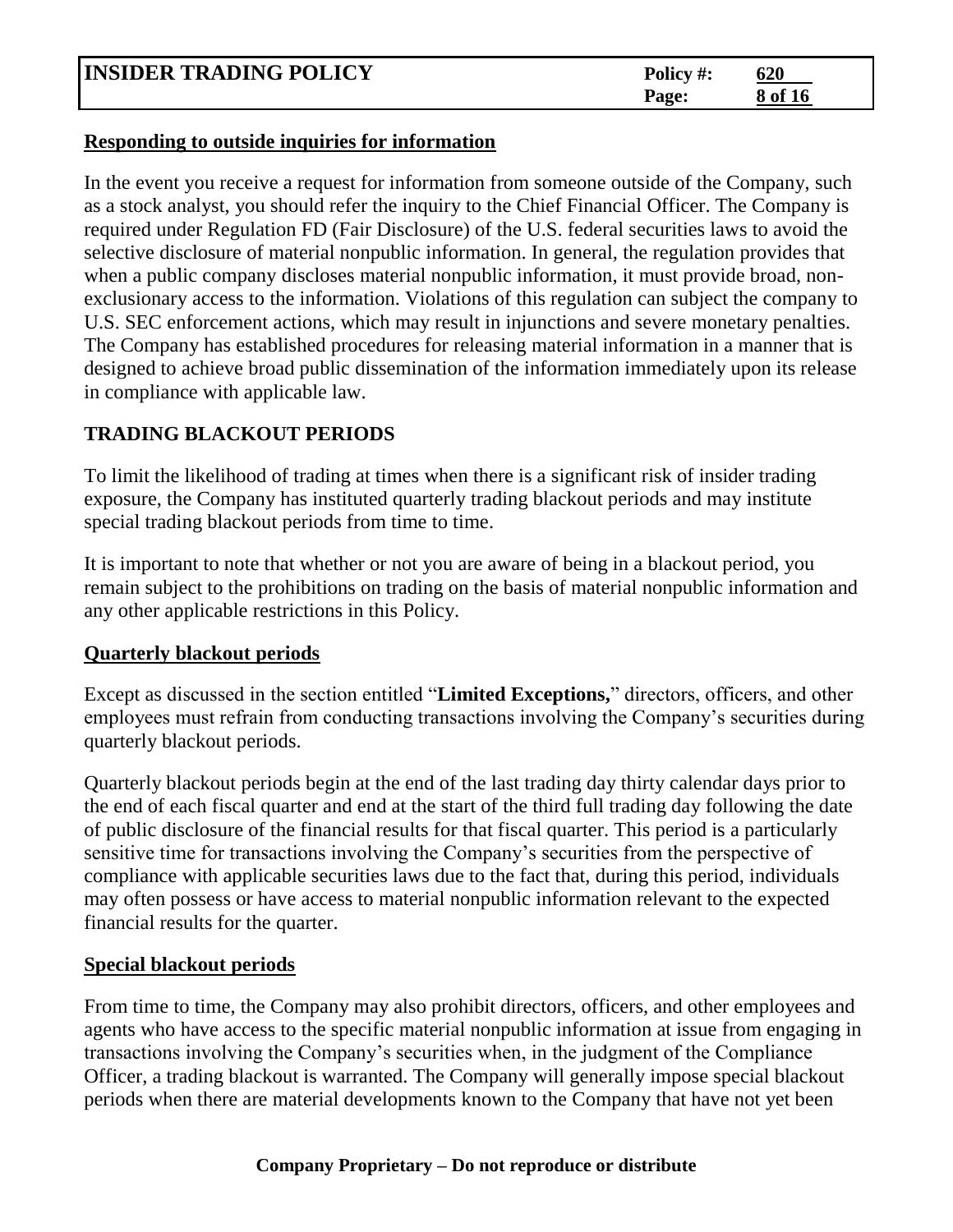| <b>INSIDER TRADING POLICY</b> | Policy #: | 620     |
|-------------------------------|-----------|---------|
|                               | Page:     | 9 of 16 |

disclosed to the public. For example, the Company may impose a special blackout period in anticipation of announcing interim earnings guidance or a significant transaction or business development. However, special blackout periods may be declared for any reason.

The Company will notify those persons subject to a special blackout period. Each person who has been so identified and notified by the Company may not engage in any transaction involving the Company's securities until instructed otherwise by the Compliance Officer, and should not disclose to others the existence of the special blackout period.

#### **No "safe harbors"**

There are no unconditional "safe harbors" for trades made at particular times, and all persons subject to this Policy should exercise good judgment at all times. Even when a quarterly blackout period is not in effect, you may be prohibited from engaging in transactions involving the Company's securities because you possess material nonpublic information, are subject to a special blackout period, or are otherwise restricted under this Policy.

# **PRE-CLEARANCE OF TRADES**

Except as discussed in the section entitled "**Limited Exceptions**," directors and officers subject to pre**-**clearance requirements should refrain from engaging in any transaction involving the Company's securities without first obtaining pre**-**clearance of the transaction from the Compliance Officer. The Compliance Officer may not engage in a transaction involving the Company's securities unless the Chief Executive Officer or the Chief Financial Officer has pre-cleared the transaction. Directors and officers subject to pre**-**clearance requirements are listed on **Schedule I**. From time to time, the Company may identify other persons who should be subject to the pre**-**clearance requirements set forth above, and the Compliance Officer may update and revise **Schedule I** as appropriate.

These pre-clearance procedures are intended to decrease insider trading risks associated with transactions by these individuals. In addition, requiring pre*-*clearance of transactions by directors and executive officers facilitates compliance with Rule 144 resale restrictions under the Securities Act, and the liability and reporting provisions of Section 16 under the Exchange Act. Pre-clearance of a trade, however, is not a defense to a claim of insider trading and does not excuse you from otherwise complying with insider trading laws or this Policy.

The Compliance Officer is under no obligation to approve a transaction submitted for pre-clearance, and may determine not to permit the transaction.

# **ADDITIONAL RESTRICTIONS AND GUIDANCE**

This section addresses certain types of transactions that may expose you and the Company to significant risks. You should understand that, even though a transaction may not be expressly prohibited by this section, you are responsible for ensuring that the transaction otherwise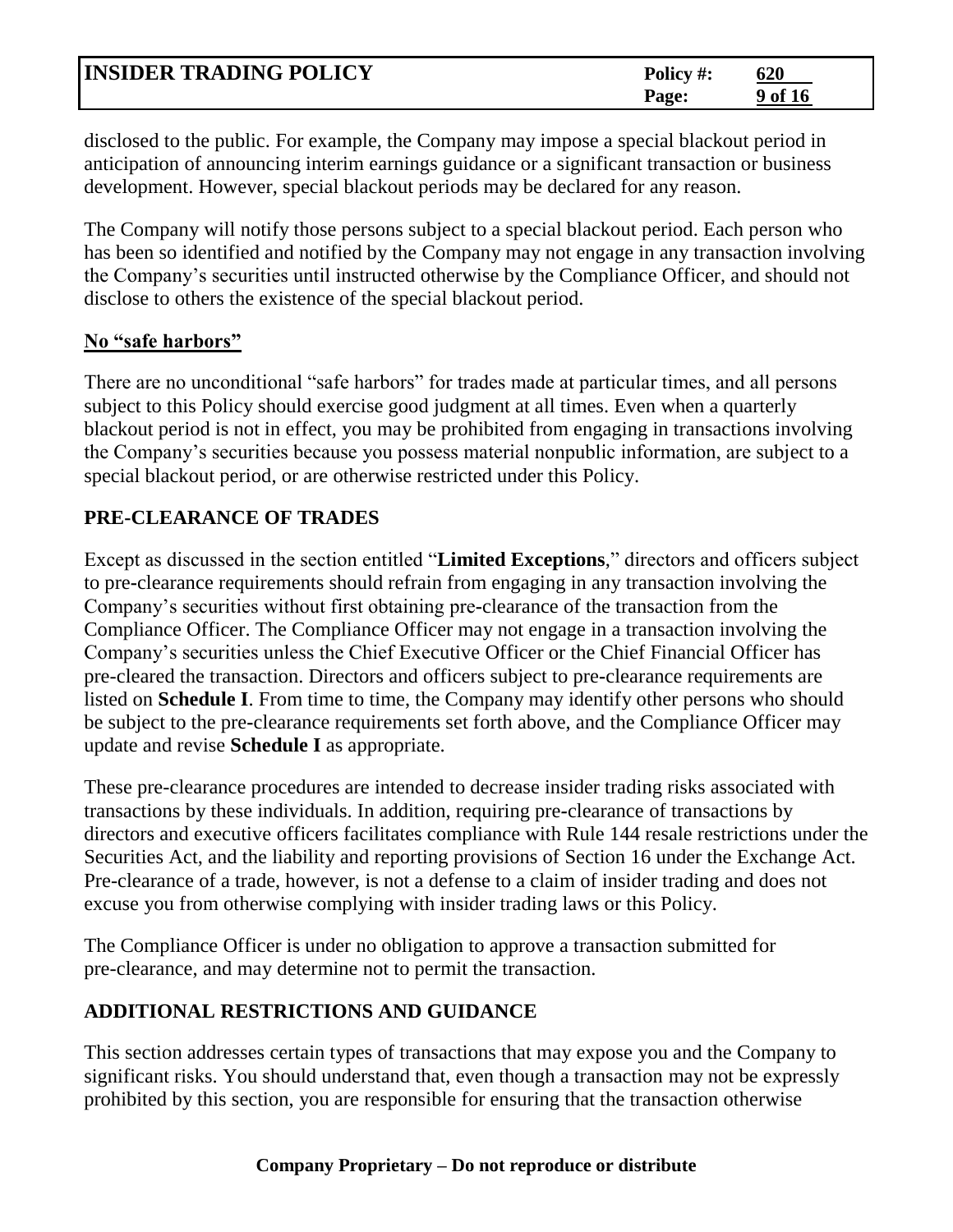| <b>INSIDER TRADING POLICY</b> | Policy #:    | 620      |
|-------------------------------|--------------|----------|
|                               | <b>Page:</b> | 10 of 16 |

complies with other provisions in this Policy that may apply to the transaction, such as the general prohibition against insider trading as well as pre-clearance procedures and blackout periods, to the extent applicable.

# **Short sales**

Short sales (*i.e.,* the sale of a security that must be borrowed to make delivery) and "selling short against the box" (*i.e.,* a sale with a delayed delivery) with respect to Company securities are prohibited under this Policy. Short sales may signal to the market possible bad news about the Company or a general lack of confidence in the Company's prospects, and an expectation that the value of the Company's securities will decline. In addition, short sales are effectively a bet against the Company's success and may reduce the seller's incentive to improve the Company's performance. Short sales may also create a suspicion that the seller is engaged in insider trading.

# **Derivative securities and hedging transactions**

You are prohibited under this Policy from engaging in transactions in publicly-traded options, such as puts and calls, and other derivative securities, whether publicly-traded or over–thecounter, with respect to the Company's securities. This prohibition extends to any hedging or similar transaction designed to decrease the risks associated with holding Company securities. Stock options, stock appreciation rights, and other securities issued pursuant to Company benefit plans or other compensatory arrangements with the Company are not subject to this prohibition.

Transactions in derivative securities may reflect a short*-*term and speculative interest in the Company's securities and may create the appearance of impropriety, even where a transaction does not involve trading on inside information. Trading in derivatives may also focus attention on short-term performance at the expense of the Company's long-term objectives. In addition, the application of securities laws to derivatives transactions is generally complex, and persons engaging in derivatives transactions may accordingly run an increased risk of violating securities laws.

# **Using Company securities as collateral for loans**

You may not pledge Company securities as collateral for loans. If you default on the loan, the lender may sell the pledged securities as collateral in a foreclosure sale. The sale, even though not initiated at your request, would still be considered a sale for your benefit and, if made at a time when you are aware of material nonpublic information or otherwise are not permitted to trade in Company securities, may result in inadvertent insider trading violations and Section 16 violations (for executive officers and directors), violations of this Policy, and unfavorable publicity for you and the Company.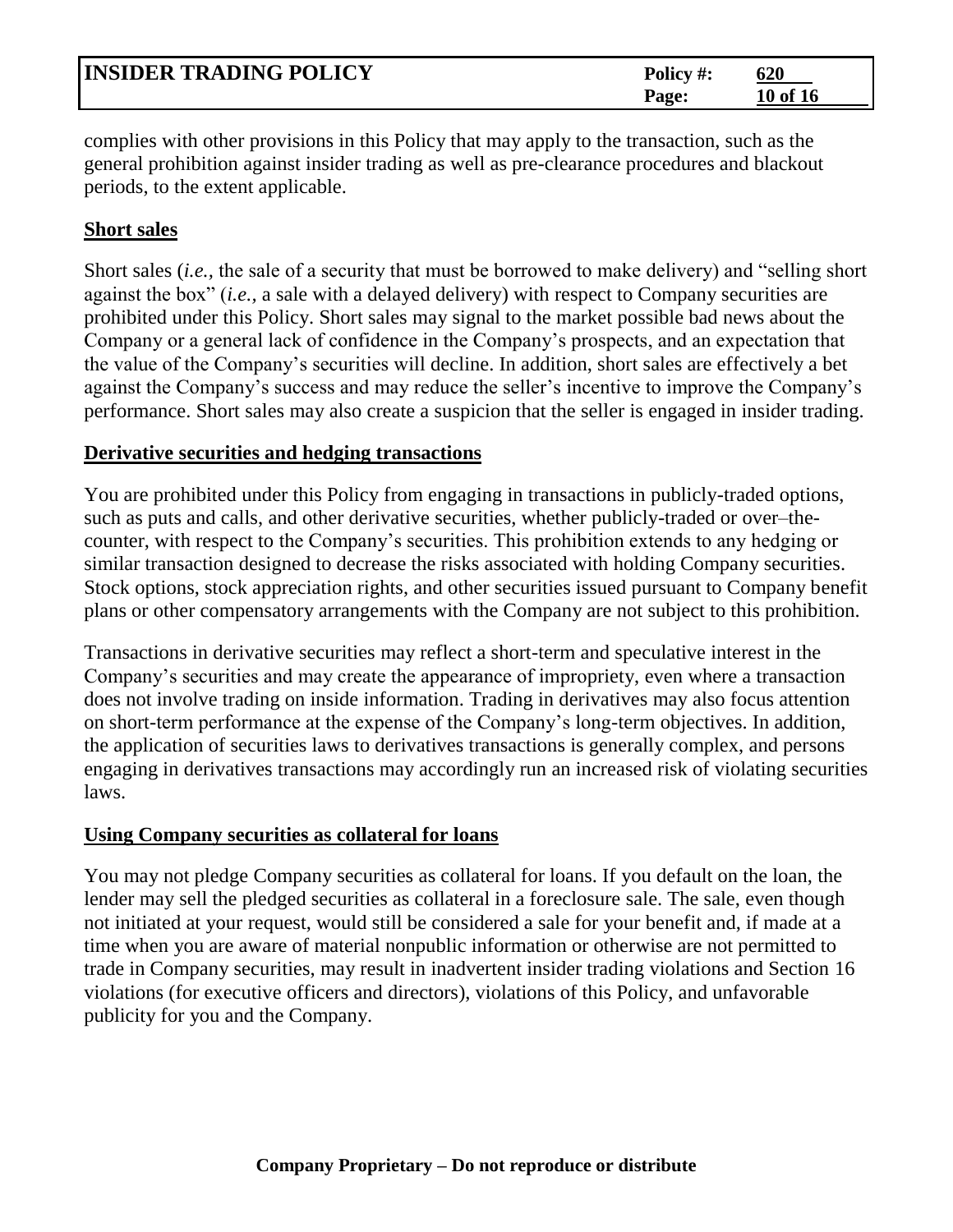| <b>INSIDER TRADING POLICY</b> | Policy #: | 620      |
|-------------------------------|-----------|----------|
|                               | Page:     | 11 of 16 |

#### **Holding Company securities in margin accounts**

You may not hold Company securities in margin accounts. Under typical margin arrangements, if you fail to meet a margin call, the broker may be entitled to sell securities held in the margin account without your consent. The sale, even though not initiated at your request, would still be considered a sale for your benefit and, if made at a time when you are aware of material nonpublic information or are otherwise not permitted to trade, may result in inadvertent insider trading violations and Section 16 violations (for executive officers and directors), violations of this Policy, and unfavorable publicity for you and the Company.

#### **Placing open orders with brokers**

Except in accordance with an approved trading plan (as discussed below), you should exercise caution when placing open orders, such as limit orders or stop orders, with brokers, particularly where the order is likely to remain outstanding for an extended period of time. Open orders may result in the execution of a trade at a time when you are aware of material nonpublic information or otherwise are not permitted to trade in Company securities, which may result in inadvertent insider trading violations and Section 16 violations (for executive officers and directors), violations of this Policy, and unfavorable publicity for you and the Company.

# **LIMITED EXCEPTIONS**

The following are certain limited exceptions to the restrictions imposed by the Company under this Policy. Please be aware that even if a transaction is subject to an exception to this Policy, you will need to separately assess whether the transaction complies with applicable law. For example, even if a transaction is indicated as exempt from this Policy, if you are an executive officer or director you may need to comply with the "short swing" trading restrictions under Section 16 of the Exchange Act, to the extent applicable. You are responsible for complying with applicable law at all times.

# **Transactions pursuant to a trading plan that complies with U.S. SEC rules**

The U.S. SEC has enacted rules that provide an affirmative defense against alleged violations of U.S. federal insider trading laws for transactions pursuant to trading plans that meet certain requirements. In general, these rules, as set forth in Rule 10b5-1 under the Securities Exchange Act, provide for an affirmative defense if you enter into a contract, provide instructions, or adopt a written plan for trading securities when you are not aware of material nonpublic information. The contract, instructions, or plan must (i) specify the amount, price, and date of the transaction, (ii) specify an objective method for determining the amount, price, and date of the transaction, and/or (iii) place any subsequent discretion for determining the amount, price, and date of the transaction in another person who is not, at the time of the transaction, aware of material nonpublic information.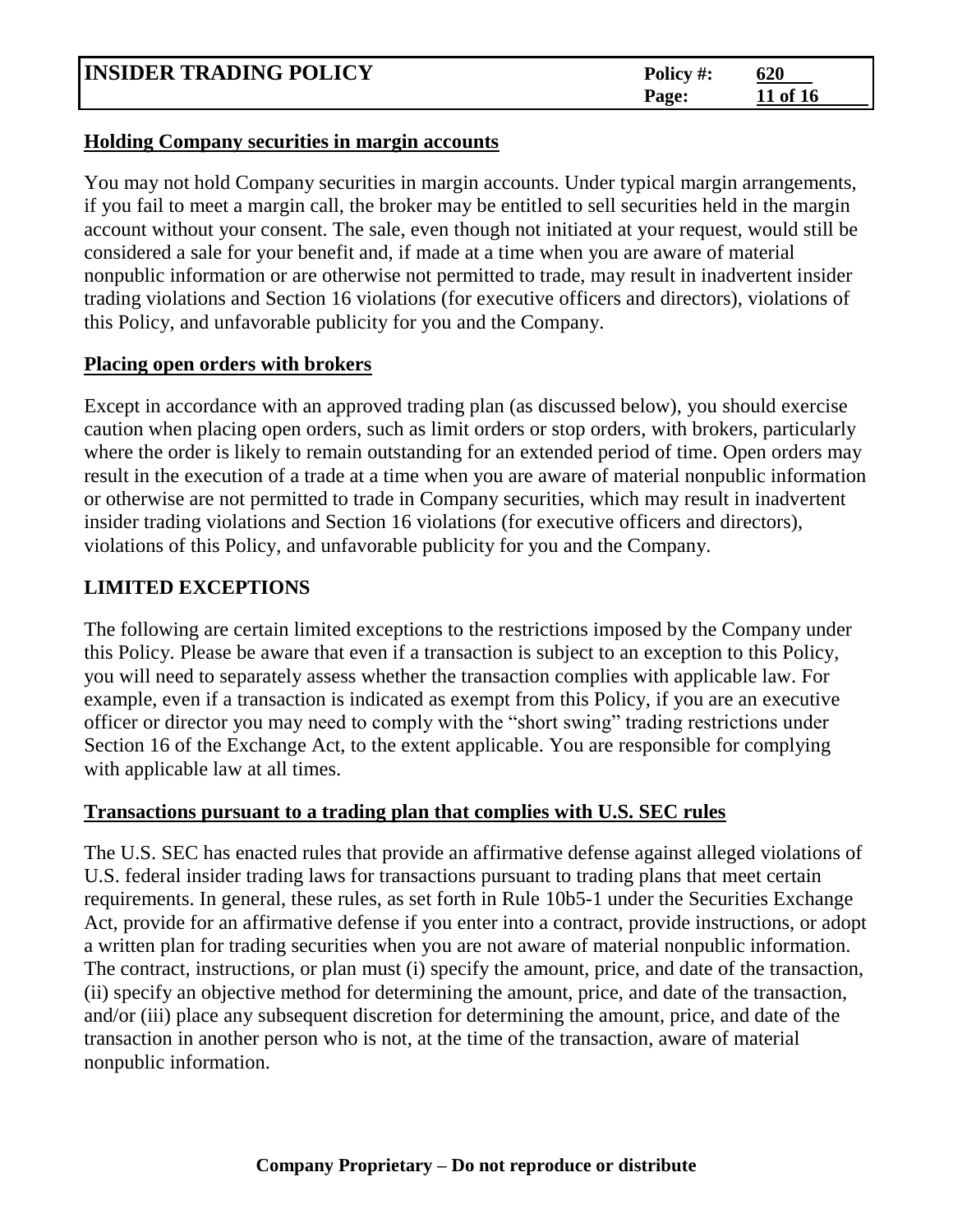| <b>INSIDER TRADING POLICY</b> | Policy #: | 620      |
|-------------------------------|-----------|----------|
|                               | Page:     | 12 of 16 |

Transactions made pursuant to a written trading plan that (i) complies with the affirmative defense set forth in Rule 10b5-1 and (ii) is approved in advance by the Compliance Officer, are not subject to the restrictions in this Policy against trades made while aware of material nonpublic information or to the pre-clearance procedures or blackout periods established under this Policy. In approving a trading plan, the Compliance Officer may, in furtherance of the objectives expressed in this Policy, impose criteria in addition to those set forth in Rule 10b5-1. You must therefore confer with the Compliance Officer prior to entering into any trading plan.

The U.S. SEC rules regarding trading plans are complex and must be complied with completely to be effective. The description provided above is only a summary, and the Company strongly advises that you consult with your legal advisor if you intend to adopt a trading plan. While trading plans are subject to review and approval by the Company, the individual adopting the trading plan is ultimately responsible for compliance with Rule 10b5-1 and ensuring that the trading plan complies with this Policy.

Trading plans must be filed with the Compliance Officer. The Company may publicly disclose information regarding your trading plans.

See Appendix I for additional information on requirements and guidelines for trading plans.

# **Receipt and vesting of stock options, restricted stock units, restricted stock, and stock appreciation rights**

The trading restrictions under this Policy do not apply to the acceptance or purchase of stock options, restricted stock units (or common stock issued upon vesting of such restricted stock units), restricted stock, or stock appreciation rights issued or offered by the Company. The trading restrictions under this Policy also do not apply to the vesting, cancellation, or forfeiture of stock options, restricted stock units (or common stock issued upon vesting of such restricted stock units), restricted stock, or stock appreciation rights in accordance with applicable plans and agreements. The trading restrictions under this Policy do not apply to the withholding by the Company, for purposes of satisfying tax or other legal obligations, of shares of common stock that would otherwise have been issued upon vesting of restricted stock units.

# **Exercise of stock options for cash**

The trading restrictions under this Policy do not apply to the exercise of stock options for cash under the Company's stock option plans. Likewise, the trading restrictions under this Policy do not apply to the exercise of stock options in a stock-for-stock exercise with the Company or an election to have the Company withhold securities to cover tax obligations in connection with an option exercise. However, the trading restrictions under this Policy do apply to (i) the sale of any securities issued upon the exercise of a stock option, (ii) a cashless exercise of a stock option through a broker, since this involves selling a portion of the underlying shares to cover the costs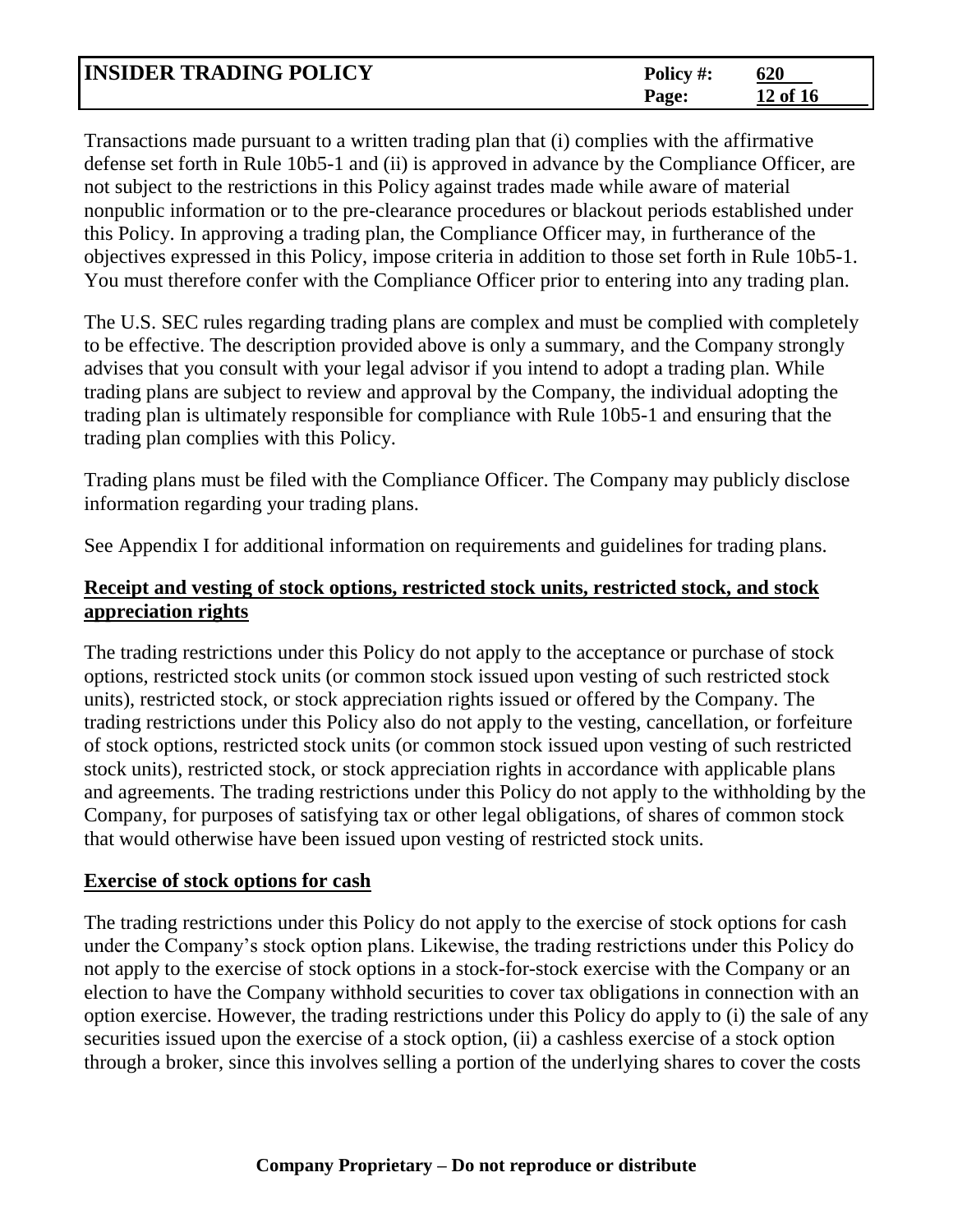| <b>INSIDER TRADING POLICY</b> | Policy #:    | 620      |
|-------------------------------|--------------|----------|
|                               | <b>Page:</b> | 13 of 16 |

of exercise, and (iii) any other market sale of Company securities for the purpose of generating the cash needed to pay the exercise price of an option.

#### **Purchases from the employee stock purchase plan**

The trading restrictions in this Policy do not apply to elections with respect to participation in the Company's employee stock purchase plan or to purchases of securities under the plan. However, the trading restrictions do apply to any subsequent sales of any such securities.

#### **Stock splits, stock dividends, and similar transactions**

The trading restrictions under this Policy do not apply to a change in the number of securities held as a result of a stock split or stock dividend applying equally to all securities of a class, or similar transactions.

#### *Bona fide* **gifts and inheritance**

The trading restrictions under this Policy do not apply to *bona fide* gifts involving Company securities or transfers by will or the laws of descent and distribution.

#### **Change in form of ownership**

Transactions that involve merely a change in the form in which you own securities are permissible. For example, you may transfer shares to an *inter vivos* trust of which you are the sole beneficiary during your lifetime.

# **Other exceptions**

Any other exception from this Policy must be approved by the Compliance Officer, in consultation with the Board of Directors or an independent committee of the Board of Directors.

# **COMPLIANCE WITH SECTION 16 OF THE SECURITIES EXCHANGE ACT**

# **Obligations under Section 16**

Section 16 of the Securities Exchange Act of 1934, and the related rules and regulations, set forth (i) reporting obligations, (ii) limitations on "short swing" transactions, and (iii) limitations on short sales and other transactions applicable to directors, Section 16 officers, large shareholders, and certain other persons.

The Company has determined that those persons listed on **Schedule II** are required to comply with Section 16 of the Securities Exchange Act of 1934, and the related rules and regulations, because of their positions with the Company. The Board of Directors may amend **Schedule II** from time to time as appropriate to reflect the election of new officers or directors, any change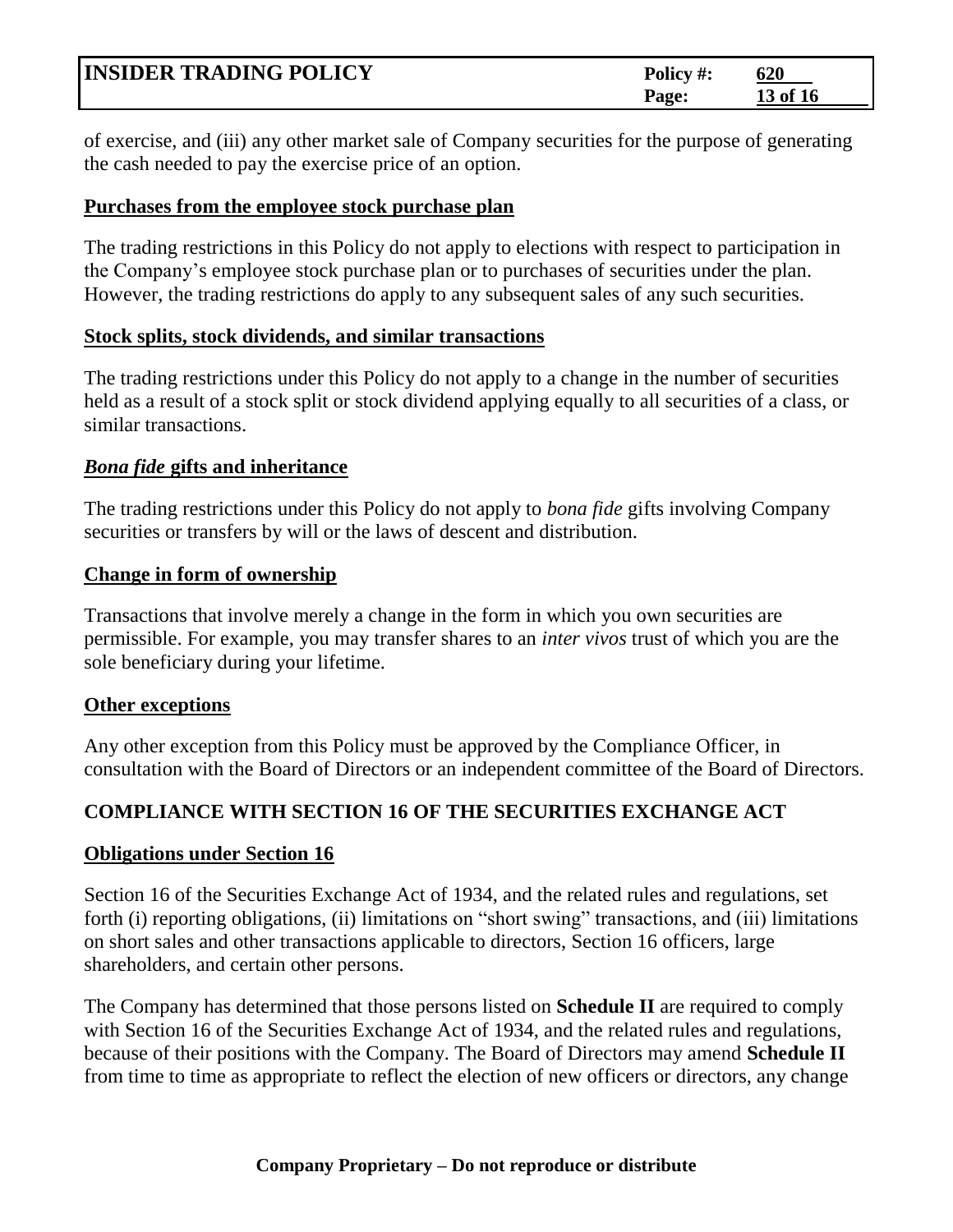| <b>INSIDER TRADING POLICY</b> | Policy #: | 620      |
|-------------------------------|-----------|----------|
|                               | Page:     | 14 of 16 |

in the responsibilities of officers or other employees, and any promotions, demotions, resignations, or departures.

**Schedule II** is not necessarily an exhaustive list of persons subject to Section 16 requirements at any given time. Even if you are not listed on **Schedule II**, you may be subject to Section 16 reporting obligations because of your shareholdings, for example.

# **Notification requirements to facilitate Section 16 reporting**

To facilitate timely reporting of transactions pursuant to Section 16 requirements, each person subject to Section 16 reporting requirements must provide, or must ensure that his or her broker provides, the Company with detailed information (*e.g.,* trade date, number of shares, exact price, *etc.*) regarding his or her transactions involving the Company's securities, including gifts, transfers, pledges, and transactions pursuant to a trading plan, both prior to (to confirm compliance with pre-clearance procedures, if applicable) and promptly following execution.

#### **Personal responsibility**

The obligation to file Section 16 reports, and to otherwise comply with Section 16, is personal. Although the Company may, at the request of individual directors and executive officers, assist in the preparation and filing of Section 16 reports, the Company is not responsible for the failure to comply with Section 16 requirements.

# **ADDITIONAL INFORMATION**

# **Delivery of Policy**

This Policy will be delivered to all directors, officers, and employees of the Company when they commence service with the Company via the Company intranet or through other means. In addition, this Policy (or a summary of this Policy) will be circulated periodically. Each director, officer, and employee of the Company is required to annually acknowledge that he or she understands, and agrees to comply with, this Policy.

# **Amendments**

We are committed to continuously reviewing and updating, if appropriate, our policies and procedures. The Company therefore reserves the right to amend, alter, or terminate this Policy at any time and for any reason, subject to applicable law. A current copy of the Company's policies regarding insider trading are available on the Company intranet or may be obtained by contacting the Compliance Officer.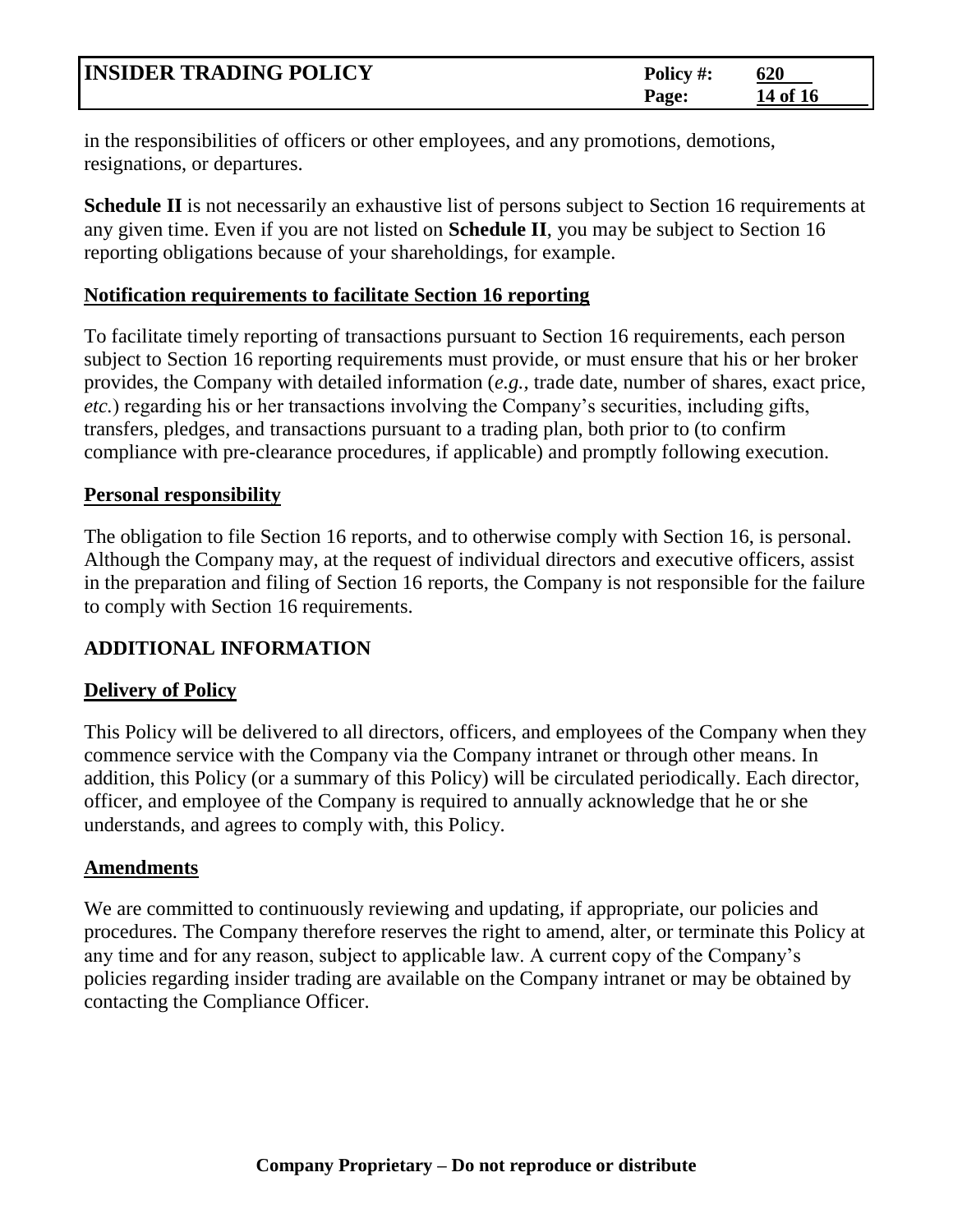| <b>INSIDER TRADING POLICY</b> | Policy #: | 620      |
|-------------------------------|-----------|----------|
|                               | Page.     | 15 of 16 |

#### **Other Jurisdictions**

If you work outside the U.S., you should be aware that the insider trading laws of your country of employment may apply to you even though Lattice Semiconductor Corporation is incorporated outside of your country of employment and is not listed on a stock exchange in your country. For example only and without limitation, in Singapore under the Singapore Securities and Futures Act (Chapter 289) ("Singapore SFA") a person can be found guilty of insider trading, if he or she trades (i.e., subscribing, purchasing or selling, or entering into an agreement to do so), or procures any third party to trade, in securities while in possession of non-public and price sensitive information. It is not necessary that such person had an intention to use the information. The relevant provisions in the Singapore SFA are broad, and apply to a wide range of activities and different types of securities.

# **Refer to Policies:**

- Code of Conduct
- Confidential Material #710

#### **See also:**

- Requirements and Guidelines for Trading Plans
- Schedule I, Individuals Subject to Pre-Clearance Requirements
- Schedule II, Individuals Subject to Section 16 Reporting and Liability Provisions